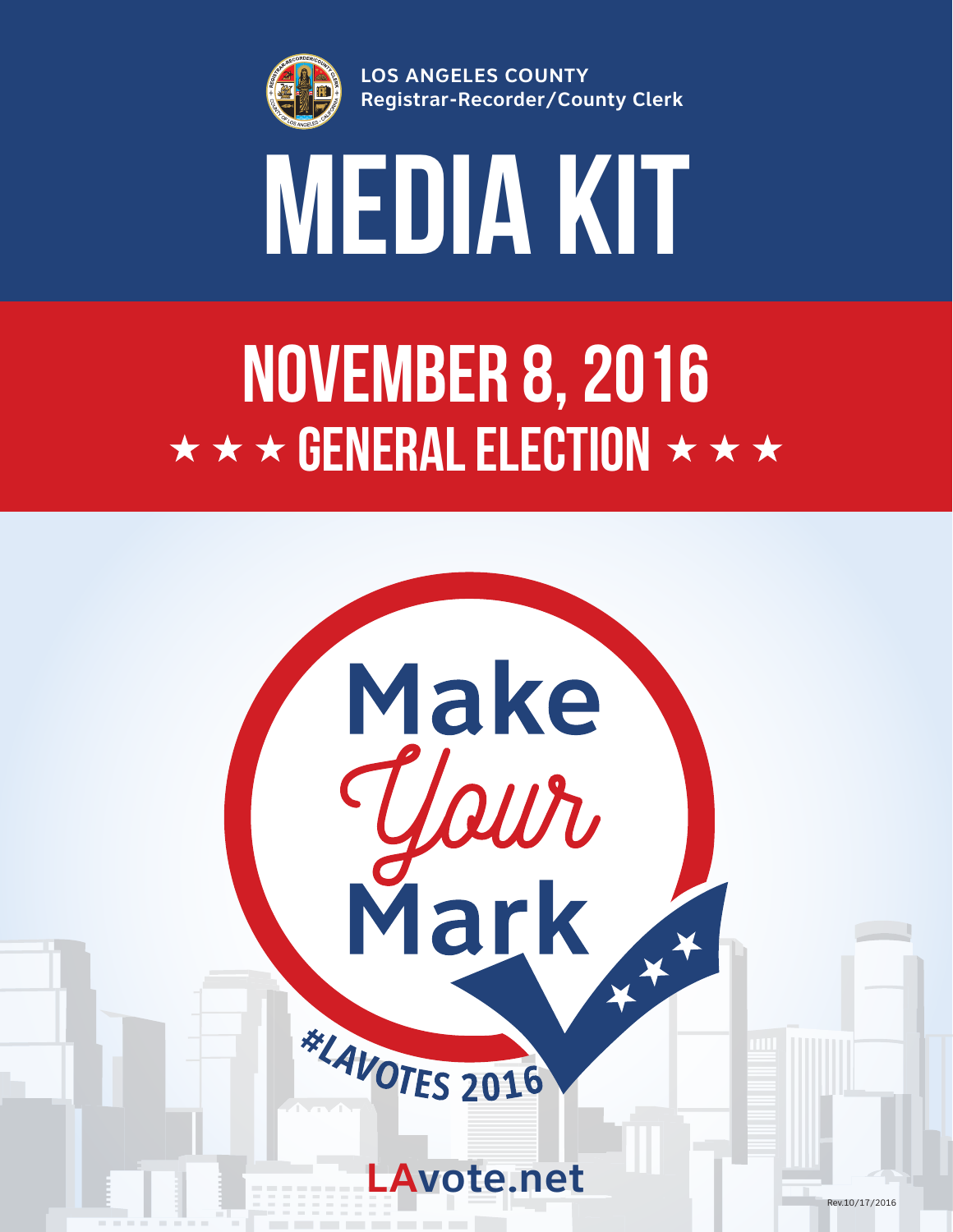### MESSAGE FROM THE REGISTRAR OF VOTERS



On November 8, more than 5 million registered voters in Los Angeles County will have the opportunity to participate in an exciting Presidential election.

This year, we are not only electing the next President of the United States. The ballot also features an open contest for US Senator, 17 statewide ballot measures, two county measures and 58 local jurisdiction measures. In Los Angeles County, we are also electing two new members to the Board of Supervisors.

The ballot is substantial, that is why information is key.

Our Department wants to offer you the resources you need to cover this complex election.

This media kit is meant to help you understand what this election consists of, but it also provides a good snapshot of the size and complexity of the County's electorate.

Every election is different, but what never changes is our commitment to ensuring all voters have a secure and fair voting experience.

We have been working tirelessly to ensure that November 8th will provide a great voting experience to all LA County registered voters to exercise their democratic right to vote. With more than 24,000 pollworkers on board, we are ready to carry out that mission.

For more information on the upcoming November election, visit **LAVote.net**.

We will also be keeping you up to date on all the latest election information on all of our social media accounts. Make sure to follow us on Twitter, Facebook and Instagram @lacountyrrcc.

Sincerely,

DeanC.L

**DEAN C. LOGAN** Registrar-Recorder/County Clerk Los Angeles County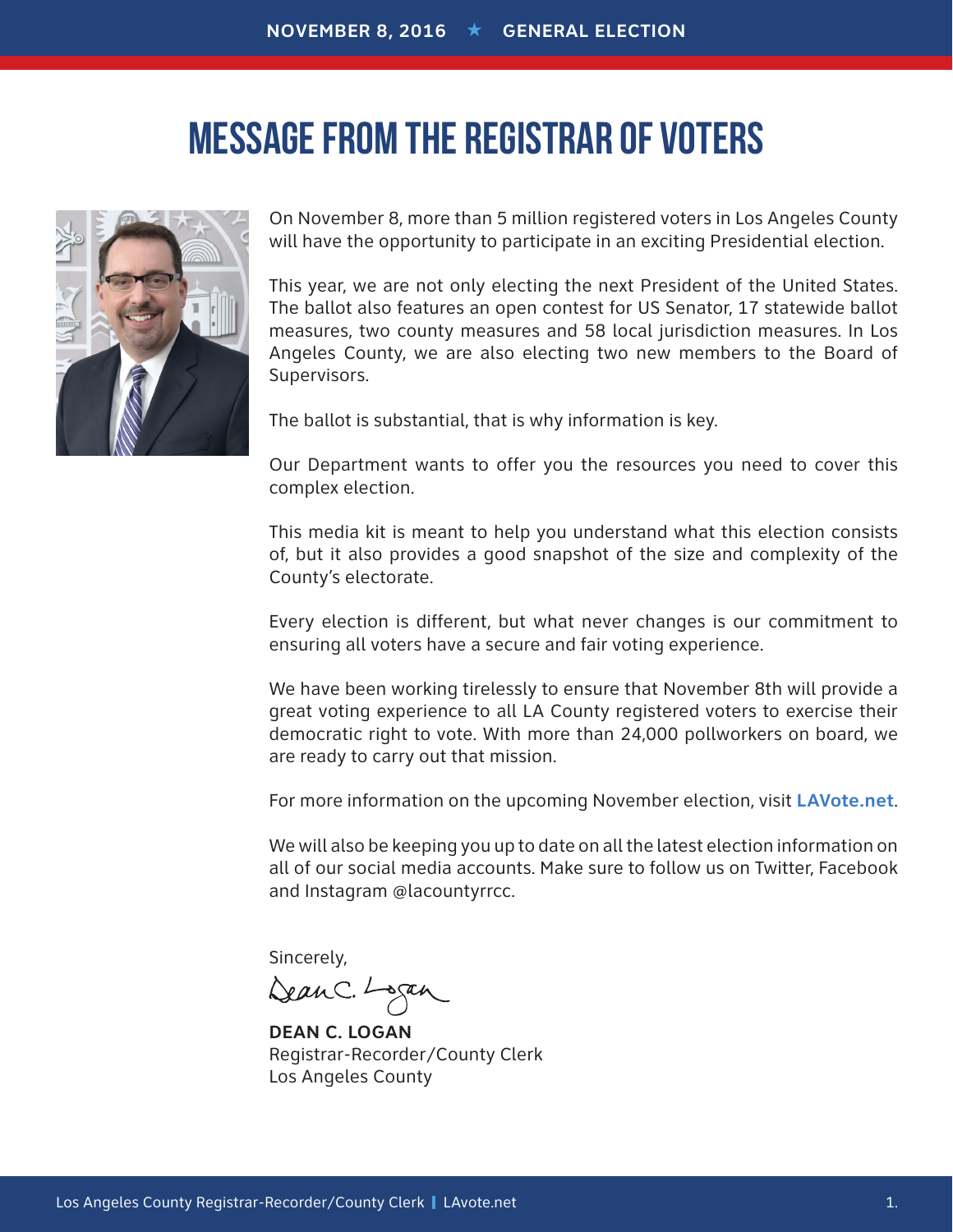### TABLE OF CONTENTS

| PAGE 1.            | <b>Message from the Registrar of Voters</b> |
|--------------------|---------------------------------------------|
| PAGE 3.            | <b>About This Election</b>                  |
| PAGE 4.            | <b>Los Angeles County Statistics</b>        |
| PAGE 5.            | <b>California State Statistics</b>          |
| PAGE 6.            | <b>Voting Options</b>                       |
| PAGE 7.            | <b>Supported Languages</b>                  |
| PAGE 8.            | <b>Electoral Profile</b>                    |
| PAGE 9.            | <b>Voter Registration Statistics</b>        |
| <b>PAGE 10.</b>    | <b>Political Party Preference</b>           |
| <b>PAGE 11-13.</b> | <b>Offices/ Districts</b>                   |
| <b>PAGE 11.</b>    | <b>U.S. Congressional Districts</b>         |
| <b>PAGE 12.</b>    | <b>State Senate Districts</b>               |
| <b>PAGE 12.</b>    | <b>Supervisorial Districts</b>              |
| <b>PAGE 13.</b>    | <b>State Assembly Districts</b>             |
| <b>PAGE 14.</b>    | <b>Historical Election Profile</b>          |
| <b>PAGE 15.</b>    | <b>Ballots Processing Trend</b>             |
| <b>PAGE 16.</b>    | Media & Communications                      |
| <b>PAGE 17.</b>    | <b>Transporting Ballots For Tabulation</b>  |
| <b>PAGE 18.</b>    | <b>Canvass: Finalizing The Vote</b>         |
| <b>PAGE 19.</b>    | <b>Election Canvass Schedule</b>            |
| <b>PAGE 20.</b>    | <b>Requesting A Recount</b>                 |

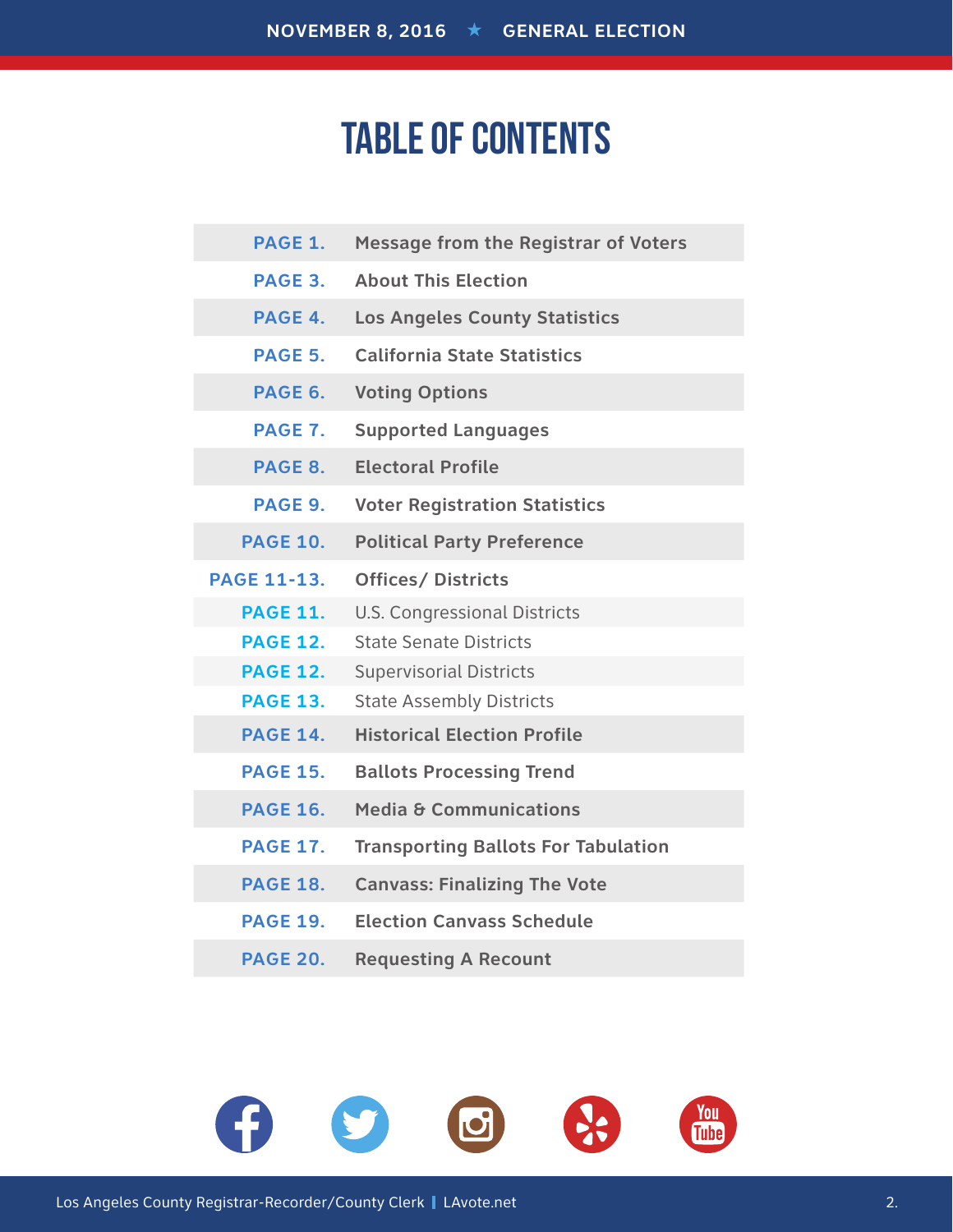### ABOUT THIS ELECTION



### **Party Nominated Office**

President of the United States

#### **Voter Nominated Offices**

U.S. Senator

U.S. Representative

State Senator

Member of the State Assembly

#### **Nonpartisan Offices**

Superior Court Judge

County Offices (4th and 5th Districts)

Local Offices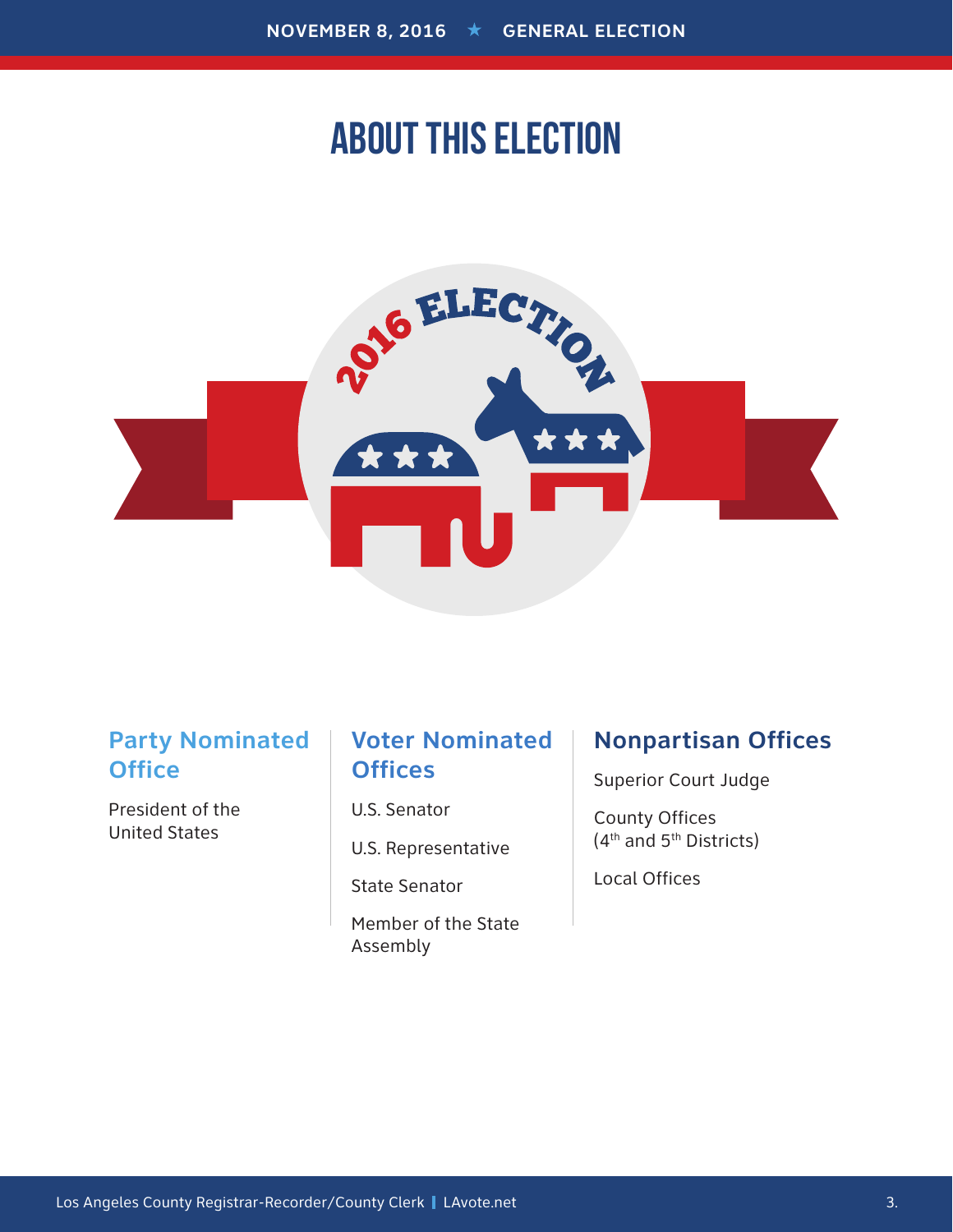### LOS ANGELES COUNTY STATISTICS

### **Square Miles** 4,105

#### **Total Population**

10.2 million

**Estimated from Dept. of Finance**

### **Eligible Population of Voters**

6.2 million

**Estimated by SOS as of October 2016**

#### **Registered Voters**

5.1 million

**As of October 2016**

#### **Estimates of Population of Race and Ethnicity in L.A. County**



Based on 2014 California Department of Finance Report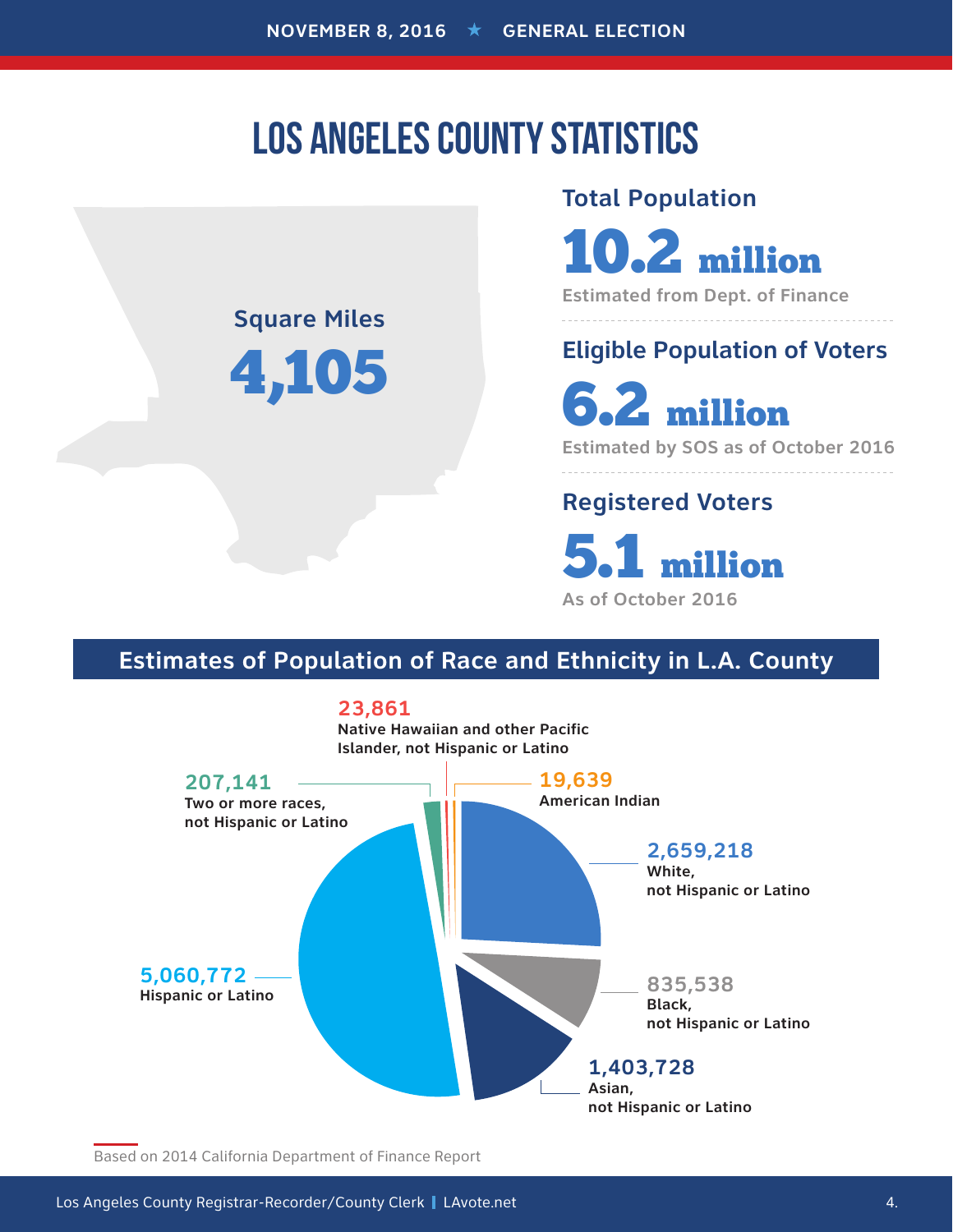### CALIFORNIA STATE STATISTICS



#### **Total Population of CA (2014)**

38.8 million

**US Census Bureau**

### **Eligible Population of Voters**

24.4 million

### **Registered Voters**

18.2 million

**Percent: 73%**

### **Estimates of Population of Race and Ethnicity in CA**



Based on 2014 California Department of Finance Report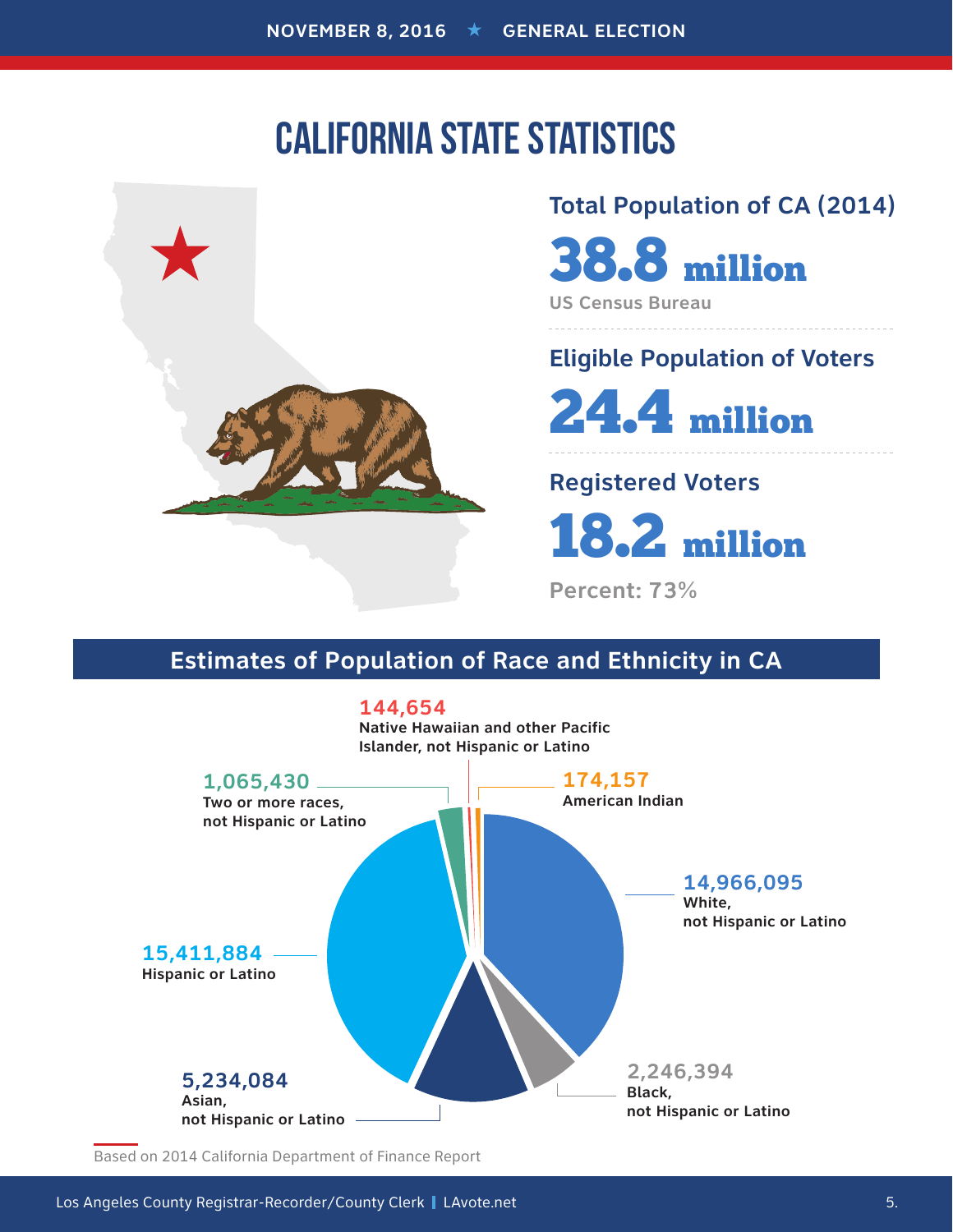## VOTING OPTIONS

#### **Vote by Mail (VBM)**

Voters may apply for a VBM ballot using the application printed on the back of the sample ballot or online at **LAvote.net**.

When voters receive their VBM ballot, they may mark it and insert it into the envelope provided. Voters must make sure that all required information is completed.

Voters can return their VBM ballot by mail before Election Day or drop it off at any polling location on Election Day.

Prior to Election Day Vote by Mail voters have the option to drop off their VBM ballot at one of 76 convenient ballot dropoff locations throughout LA County. To find the nearest location and information on the hours, please visit **LAvote.net**.

Voters who applied for a Vote by Mail ballot can check the status of their ballot online. Please note, beginning January 1, 2015 all Vote by Mail ballots postmarked by Election Day will be counted if received within three days by the Registrar-Recorder/County Clerk (E.C. § 3020).

#### **Vote Early**

Voters can vote up to 29 days before Election Day.

Early voting takes place at the Registrar-Recorder/County Clerk headquarters: 12400 Imperial Hwy., Room 3002, Norwalk, CA 90650.

The RR/CC is open Monday through Friday, from 8 a.m. to 5 p.m.

The RR/CC is open on the weekends of October 29<sup>th</sup>-30<sup>th</sup>, and November 5<sup>th</sup>-6<sup>th</sup> from 8 a.m. to 4 p.m. for early voting.

In addition to our Norwalk HQ we will have five (5) additional Weekend Early Voting locations in: West Covina, Culver City, North Hollywood, Torrance and Lancaster. For more information with addresses and times please visit **LAvote.net**.

#### **Vote at a Polling Place**

Voters can find the address for their polling place on the back of their sample ballot booklet or online at **LAvote.net**.

Once voters are at their polling place, they will check in and sign the Roster of Voters.

The pollworker will give voters an official ballot card and direct them to a voting booth.

Voters will step into their individual booth and cast their vote. If needed, the pollworker can show them how to use the voting equipment to cast their vote.

When a voter has finished voting, he or she will need to insert the ballot into the Precinct Ballot Reader (PBR). The PBR checks ballots for errors.

#### **Vote by Mail Ballots Turned in at the Polling Place**

Many Vote by Mail voters drop off their ballots at a polling place or at the RR/CC HQ on Election Day. The RR/CC receives these ballots very late on Election Night. All Vote by Mail ballots must be pre-processed before they are counted. The RR/ CC must verify every Vote by Mail voter's signature prior to opening the Vote by Mail ballot envelopes to remove the ballots in preparation for counting. Vote by Mail voters who choose to vote at their polling place on Election Day may do so, but they must bring their VBM ballot to surrender at their polling place.

#### **Provisional Ballots**

Provisional ballots are issued at the polls when a voter's name is not listed on the poll roster, or when our records indicate the voter was already sent a Vote by Mail ballot. Provisional ballots are sealed in special envelopes at the polls and must be individually researched and verified at the RR/CC before ballots are counted or rejected, in accordance with election laws. Once a Provisional voter's eligibility to vote is verified, the ballot is then counted.

#### **Services for Voters with Specific Needs**

Numerous election services are provided to voters with specific needs. Contact Special Services liaison Julia Keh at (562) 462-2754 or **jkeh@rrcc.lacounty.gov**.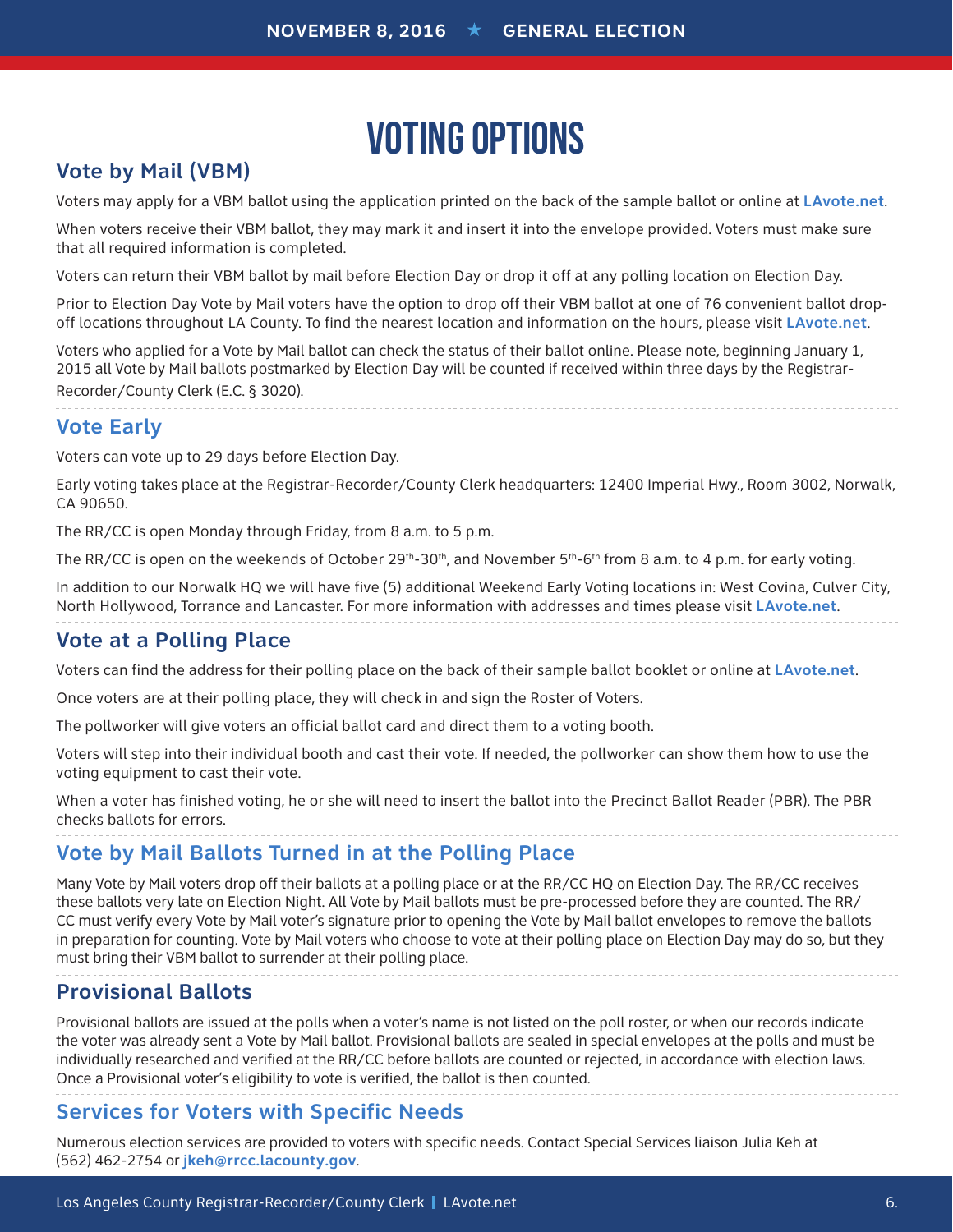### SUPPORTED LANGUAGES



| <b>Languages</b>  | <b>Voters Requesting Materials</b> |
|-------------------|------------------------------------|
| <b>Chinese</b>    | 27,116                             |
| <b>Hindi</b>      | 284                                |
| <b>Japanese</b>   | 1,961                              |
| Khmer/Cambodian   | 327                                |
| <b>Korean</b>     | 24,316                             |
| <b>Spanish</b>    | 144,705                            |
| Tagalog/Filipino  | 6,455                              |
| <b>Thai</b>       | 539                                |
| <b>Vietnamese</b> | 7,120                              |
| <b>TOTAL</b>      | 212,823                            |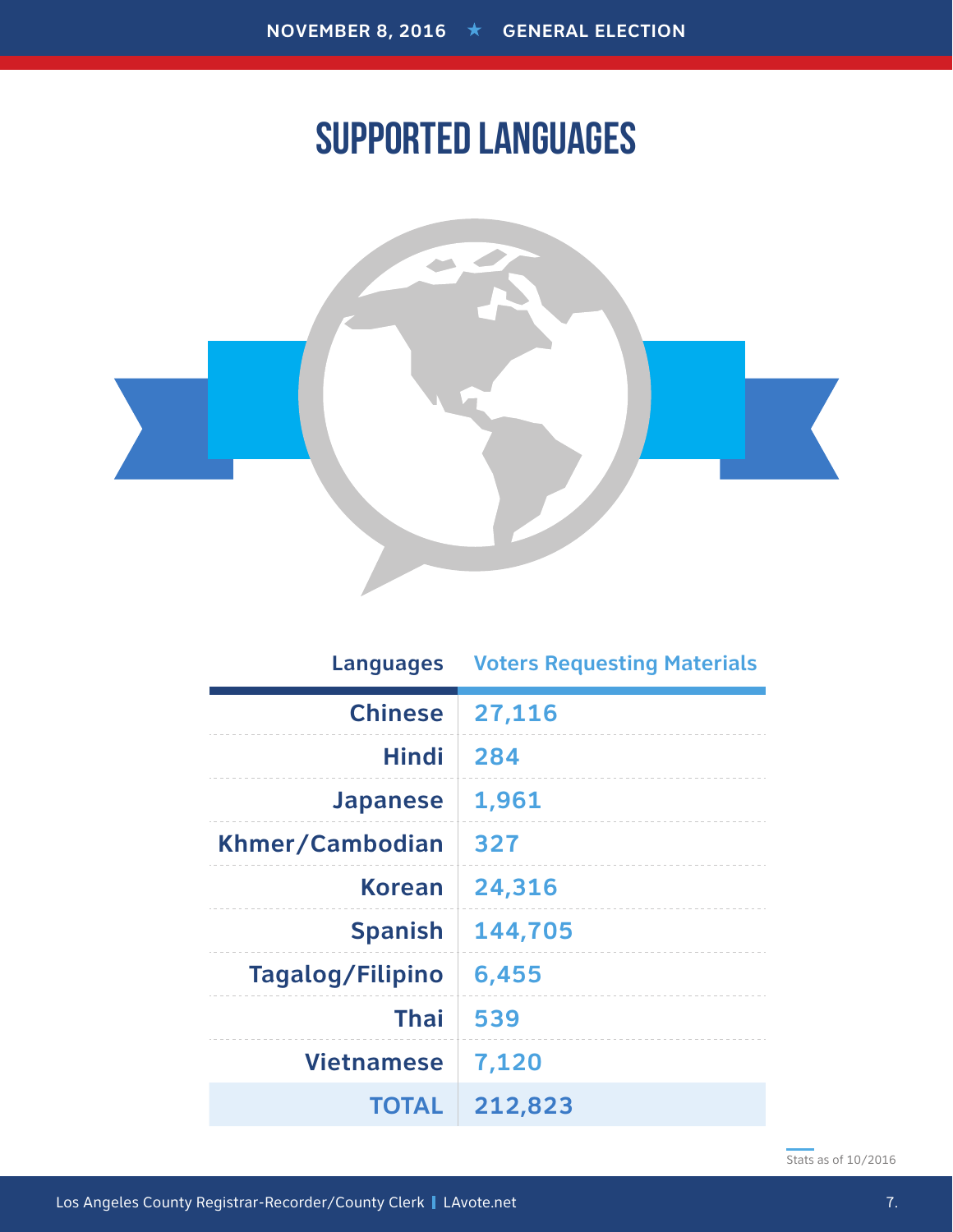## ELECTORAL PROFILE





**Permanent Vote By Mail Voters** 1,979,834 **%PVBM: 38.8%**



**Military & Overseas Voters** 32,893

## PROFILE OF THE GENERAL ELECTION



**Offices** 142



**Total Candidates** 306



**Average Voters (per precinct)** 690



**Local Measures** 58



**Election Precincts** 4,988



**County Measures** 2



**Polling Places** 4,523



607

465

**VBM Precincts**

**State Measures** 17

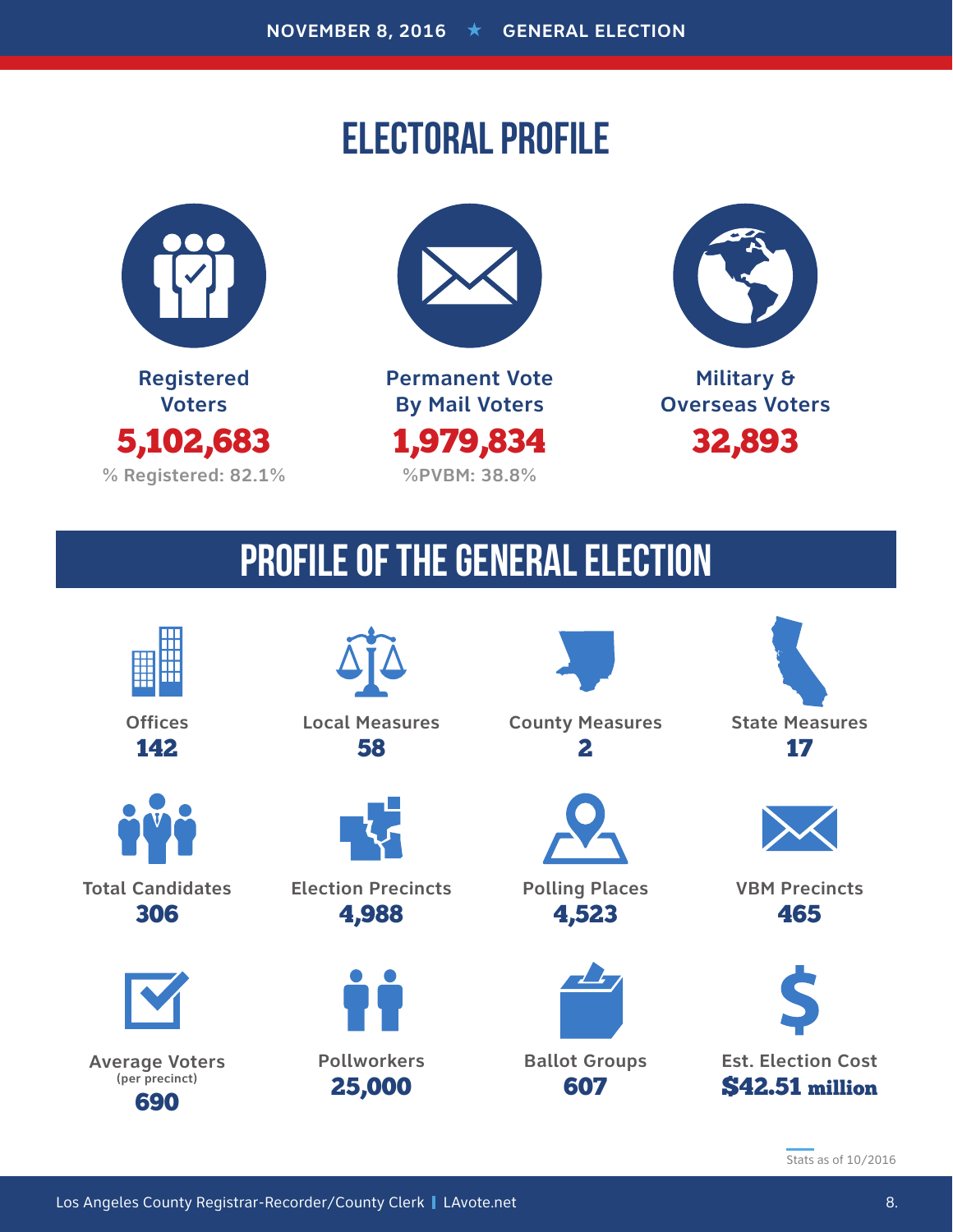### VOTER REGISTRATION STATISTICS



| <b>Voters by Age</b> | <b>Registered</b> | $%$ of<br><b>Registered</b> | <b>PVBM</b> | % PVBM<br>of Registered |
|----------------------|-------------------|-----------------------------|-------------|-------------------------|
| $18 - 29$            | 1,101,973         | 22%                         | 488,584     | 44%                     |
| $30 - 39$            | 928,994           | 18%                         | 336,273     | 36%                     |
| $40 - 49$            | 808,492           | 16%                         | 277,614     | 34%                     |
| $50 - 59$            | 864,333           | 17%                         | 292,229     | 34%                     |
| 60-69                | 716,355           | 14%                         | 273,244     | 38%                     |
| 70-79                | 408,671           | 8%                          | 177,832     | 44%                     |
| $80 +$               | 272,785           | 5%                          | 133,929     | 49%                     |
| No Birthdate*        | 1,080             | $0\%$                       | 129         | 12%                     |
| <b>TOTAL</b>         | 5,102,683         | 100%                        | 1,979,834   | 38.8%                   |

\*No Birthdate: No birthdate is indicated on the individual's voter registration. The eligibility of the voter was verified through other means, such as the state ID, state license number, or social security number.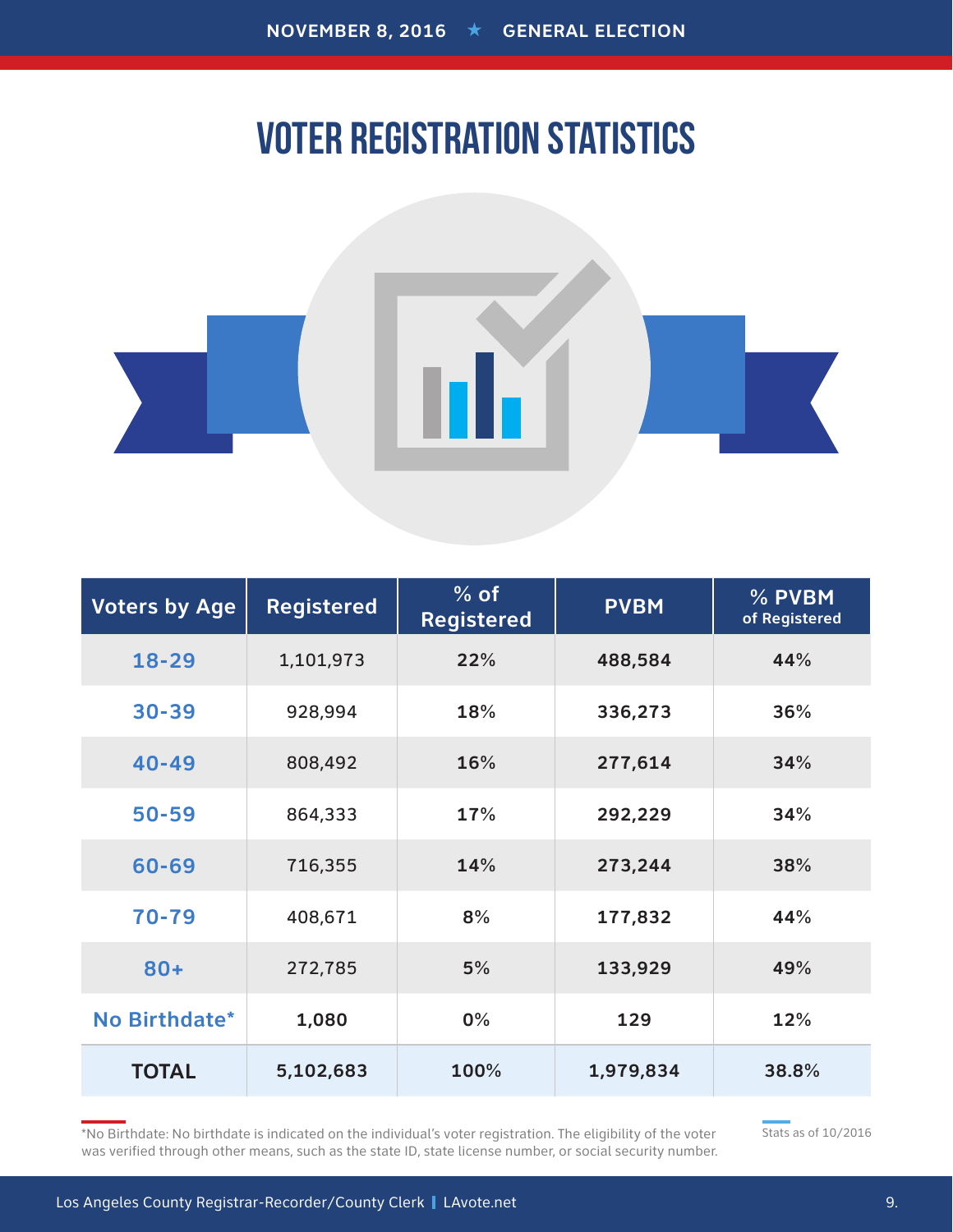## POLITICAL PARTY PREFERENCE

|              | <b>Qualified Parties</b>       | <b>Registered</b> | $%$ of<br><b>Registered</b> | <b>PVBM</b> | % PVBM<br>of Registered |
|--------------|--------------------------------|-------------------|-----------------------------|-------------|-------------------------|
|              | <b>Democratic</b>              | 2,651,641         | 52%                         | 1,036,350   | 39%                     |
| $***$<br>m i | Republican                     | 965,326           | 19%                         | 389,025     | 40%                     |
| <b>NONE</b>  | <b>No Party</b><br>Preference* | 1,296,710         | 25%                         | 481,109     | 37%                     |
|              | <b>American</b><br>Independent | 107,455           | 2%                          | 44,592      | 41%                     |
|              | Peace & Freedom                | 31,135            | 1%                          | 7,926       | 25%                     |
|              | <b>Green</b>                   | 21,591            | 0%                          | 7,918       | 37%                     |
|              | <b>Libertarian</b>             | 28,825            | 1%                          | 12,914      | 45%                     |
|              | <b>TOTAL</b>                   | 5,102,683         | 100%                        | 1,979,834   | 38.8%                   |

\*The "No Party Preference" group includes those who have no party preference, declined to state a party preference or chose a non-qualified political party.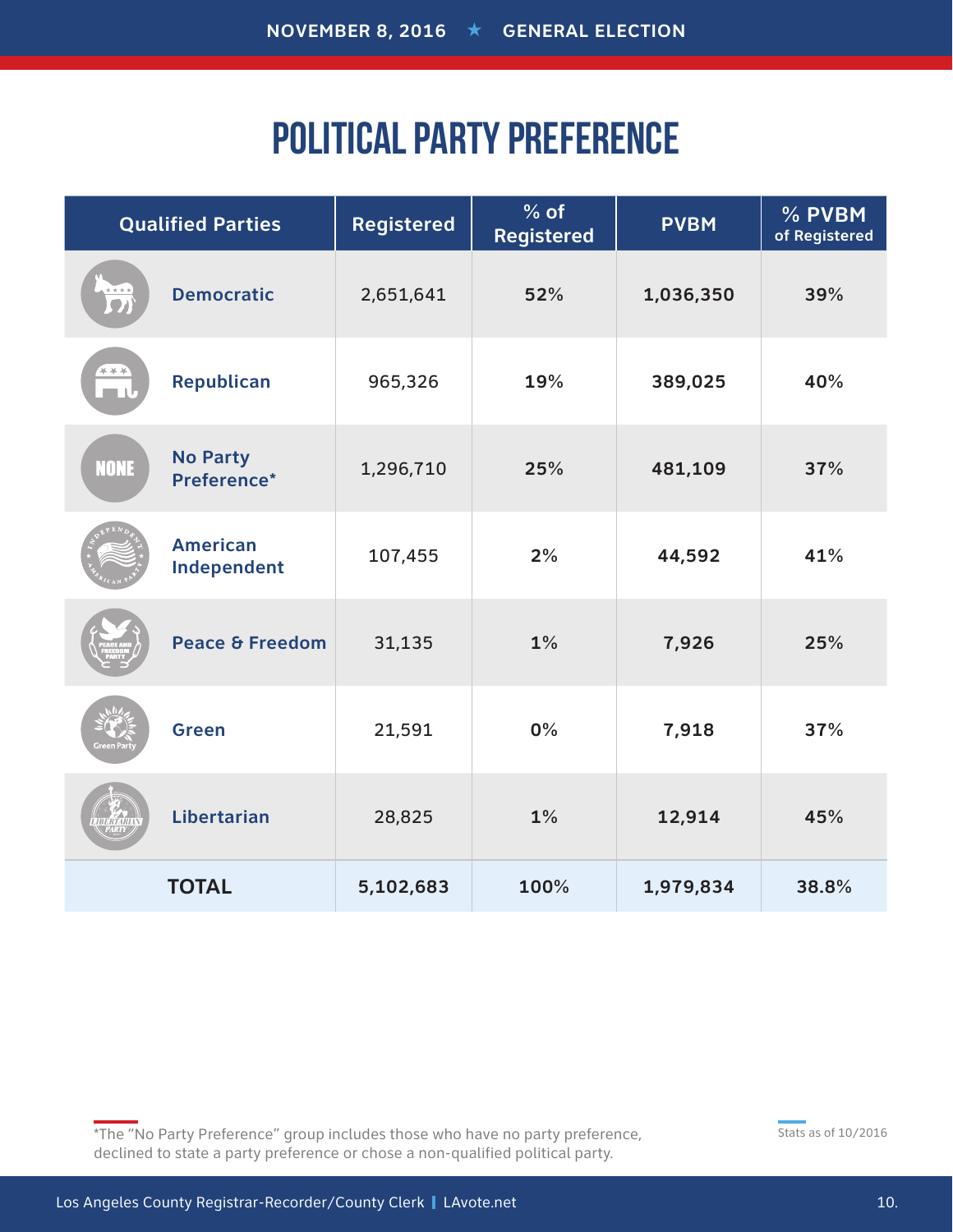## OFFICES/ DISTRICTS

| <b>U.S. Congressional Districts</b> |                          |             |                         |
|-------------------------------------|--------------------------|-------------|-------------------------|
| <b>District</b>                     | <b>Registered Voters</b> | <b>PVBM</b> | % PVBM<br>of Registered |
| 23 <sup>rd</sup>                    | 43,441                   | 20,027      | 46%                     |
| 25 <sup>th</sup>                    | 316,246                  | 142,332     | 45%                     |
| 26 <sup>th</sup>                    | 6,149                    | 2,823       | 46%                     |
| 27 <sup>th</sup>                    | 354,677                  | 143,831     | 41%                     |
| 28 <sup>th</sup>                    | 422,939                  | 171,392     | 41%                     |
| 29 <sup>th</sup>                    | 307,295                  | 112,541     | 37%                     |
| 30 <sup>th</sup>                    | 424,108                  | 173,902     | 41%                     |
| 32 <sup>nd</sup>                    | 317,761                  | 115,411     | 36%                     |
| 33rd                                | 476,049                  | 205,229     | 43%                     |
| 34 <sup>th</sup>                    | 296,973                  | 109,207     | 37%                     |
| 35 <sup>th</sup>                    | 61,468                   | 21,984      | 36%                     |
| 37 <sup>th</sup>                    | 415,610                  | 156,135     | 38%                     |
| 38 <sup>th</sup>                    | 349,842                  | 127,175     | 36%                     |
| 39th                                | 99,063                   | 42,492      | 43%                     |
| 40 <sup>th</sup>                    | 265,514                  | 86,691      | 33%                     |
| 43rd                                | 367,423                  | 139,516     | 38%                     |
| 44 <sup>th</sup>                    | 330,612                  | 109,366     | 33%                     |
| 47 <sup>th</sup>                    | 247,513                  | 99,780      | 4%                      |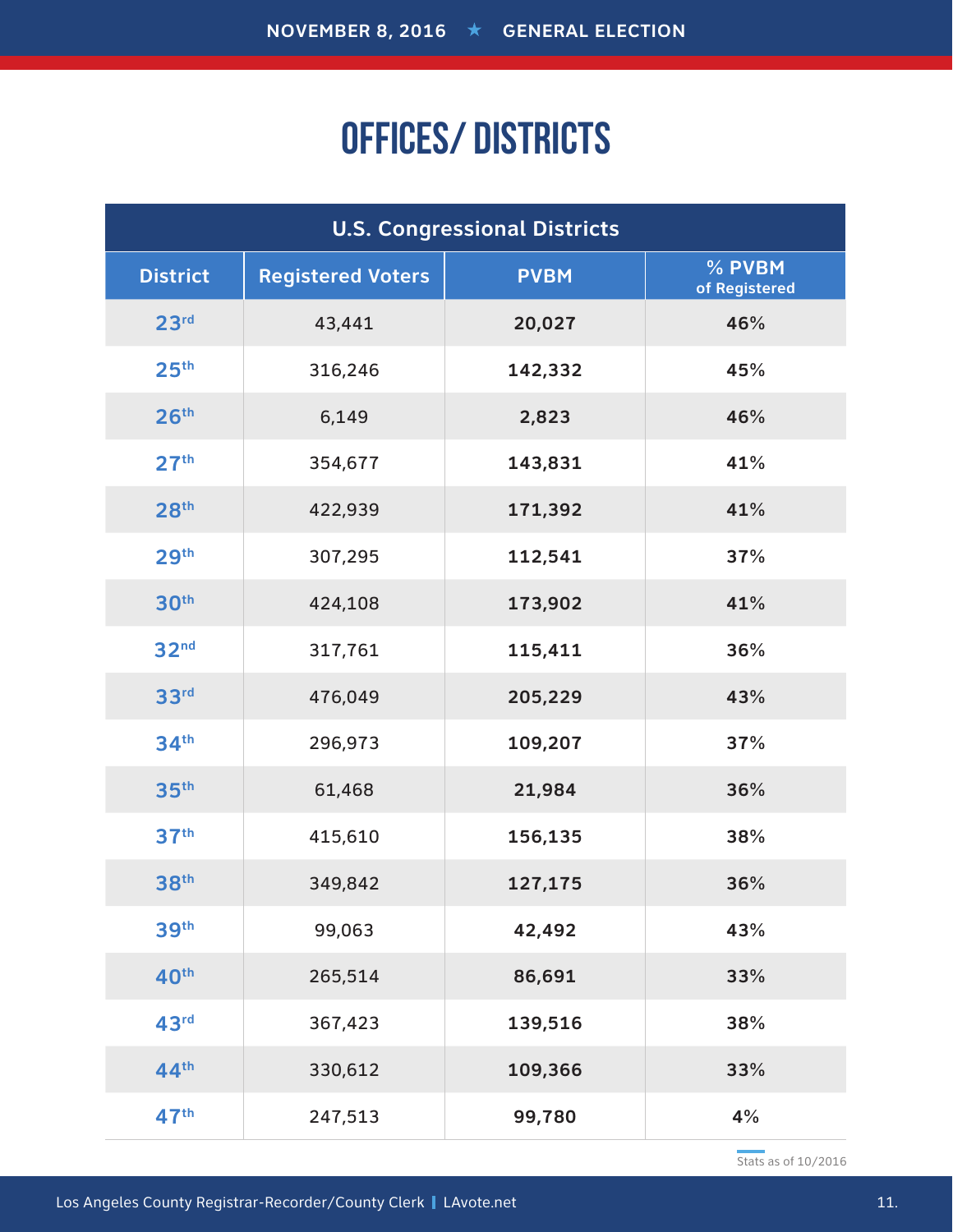## OFFICES/ DISTRICTS

| <b>State Senate Districts</b> |                          |             |                         |
|-------------------------------|--------------------------|-------------|-------------------------|
| <b>District</b>               | <b>Registered Voters</b> | <b>PVBM</b> | % PVBM<br>of Registered |
| 21 <sup>st</sup>              | 317,640                  | 144,472     | 45%                     |
| 23 <sup>rd</sup>              | 27                       | 15          | 56%                     |
| 25 <sup>th</sup>              | 513,794                  | 211,508     | 41%                     |
| 27 <sup>th</sup>              | 364,213                  | 153,973     | 42%                     |
| 29 <sup>th</sup>              | 81,654                   | 34,306      | 42%                     |
| 33 <sup>rd</sup>              | 415,058                  | 147,804     | 36%                     |
| 35 <sup>th</sup>              | 472,122                  | 173,013     | 37%                     |

| <b>Supervisorial Districts</b> |                          |             |                         |
|--------------------------------|--------------------------|-------------|-------------------------|
| <b>District</b>                | <b>Registered Voters</b> | <b>PVBM</b> | % PVBM<br>of Registered |
| 1 <sup>st</sup>                | 835,872                  | 296,568     | 35%                     |
| 2 <sub>nd</sub>                | 983,136                  | 350,406     | 36%                     |
| 3 <sup>rd</sup>                | 1,103,117                | 443,673     | 40%                     |
| 4 <sup>th</sup>                | 1,087,217                | 431,673     | 40%                     |
| 5 <sup>th</sup>                | 1,093,341                | 457,514     | 42%                     |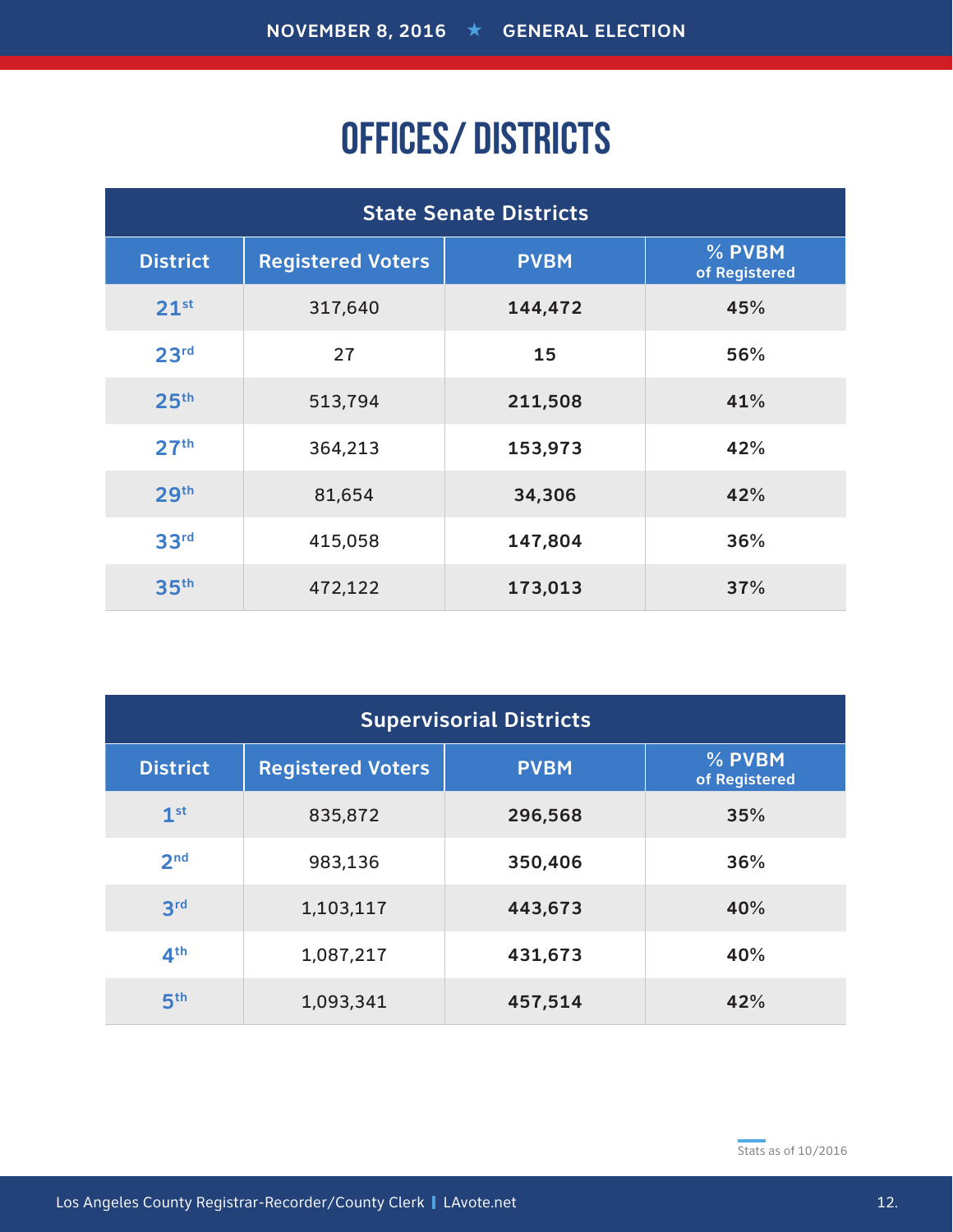## OFFICES/ DISTRICTS

| <b>State Assembly Districts</b> |                          |             |                         |
|---------------------------------|--------------------------|-------------|-------------------------|
| <b>District</b>                 | <b>Registered Voters</b> | <b>PVBM</b> | % PVBM<br>of Registered |
| 36 <sup>th</sup>                | 205,167                  | 96,052      | 47%                     |
| 38 <sup>th</sup>                | 202,706                  | 84,977      | 42%                     |
| 39 <sup>th</sup>                | 220,585                  | 78,544      | 36%                     |
| $41^{st}$                       | 228,139                  | 94,813      | 42%                     |
| 43rd                            | 274,509                  | 112,769     | 41%                     |
| 44 <sup>th</sup>                | 6,149                    | 2,823       | 46%                     |
| 45 <sup>th</sup>                | 263,635                  | 110,320     | 42%                     |
| 46 <sup>th</sup>                | 238,544                  | 95,013      | 40%                     |
| 48 <sup>th</sup>                | 212,896                  | 76,327      | 36%                     |
| 49 <sup>th</sup>                | 201,319                  | 78,567      | 39%                     |
| 50 <sup>th</sup>                | 323,957                  | 136,250     | 42%                     |
| $51^{st}$                       | 217,992                  | 75,551      | 35%                     |
| 52 <sup>nd</sup>                | 61,766                   | 22,121      | 36%                     |
| 53 <sup>rd</sup>                | 175,510                  | 66,297      | 38%                     |
| 54 <sup>th</sup>                | 293,090                  | 112,158     | 38%                     |
| 55 <sup>th</sup>                | 81,654                   | 34,306      | 42%                     |
| 57 <sup>th</sup>                | 231,804                  | 84,803      | 37%                     |
| 58 <sup>th</sup>                | 224,705                  | 79,896      | 36%                     |
| 59 <sup>th</sup>                | 187,377                  | 59,879      | 32%                     |
| 62 <sup>nd</sup>                | 261,569                  | 95,693      | 37%                     |
| 63 <sup>rd</sup>                | 199,571                  | 67,331      | 34%                     |
| 64 <sup>th</sup>                | 228,939                  | 73,202      | 32%                     |
| 66 <sup>th</sup>                | 284,216                  | 130,062     | 46%                     |
| <b>70th</b>                     | 276,884                  | 112,080     | 40%                     |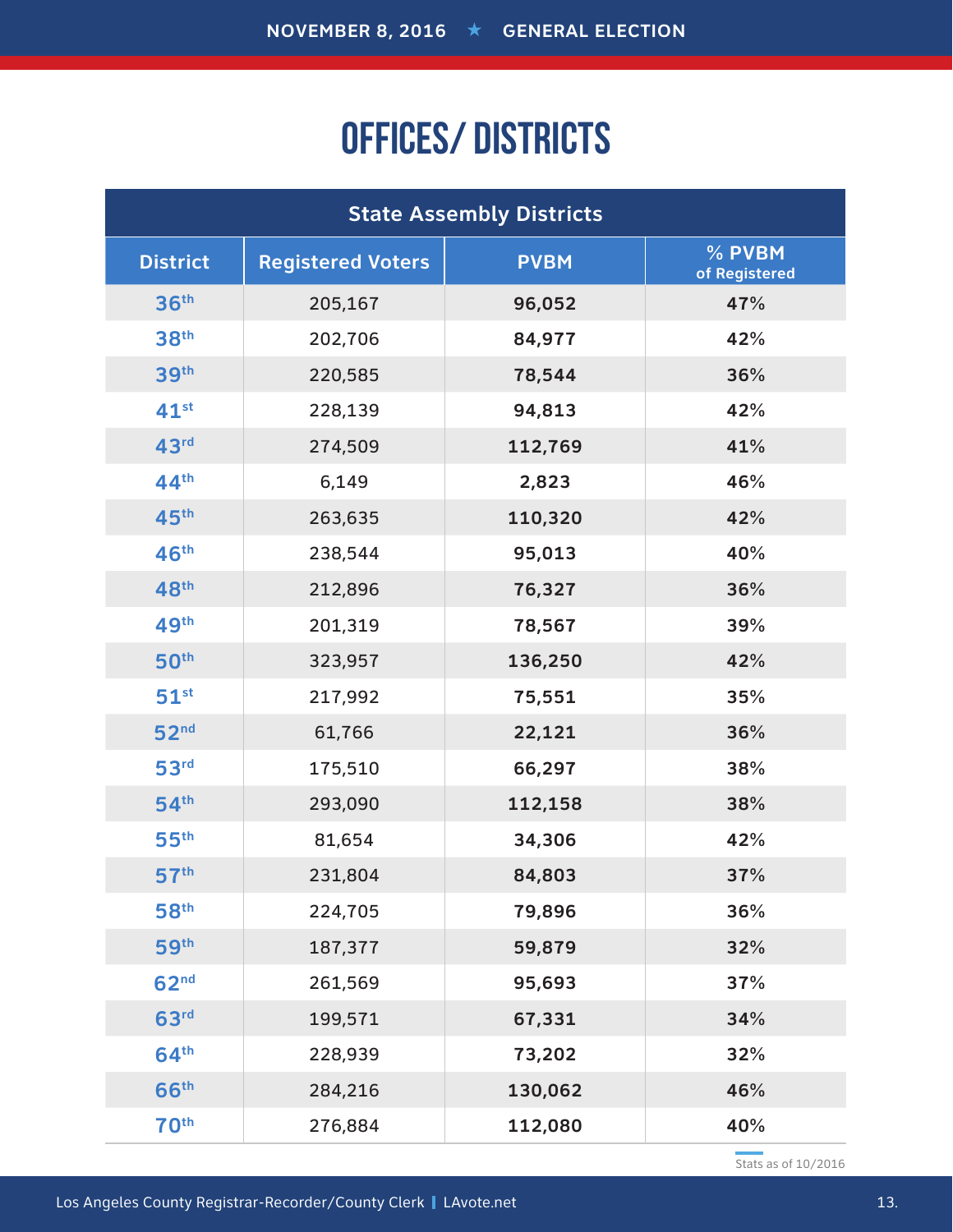### HISTORICAL ELECTION PROFILE

### **Nov. 2, 2004**

**General Election**

**Estimated Cost:**  \$24,080,984

#### **Registered Voters:**

3,901,106

| American<br>Independent | 46,720    |
|-------------------------|-----------|
| Democratic              | 1,630,670 |
| Non-Partisan            | 1,518,799 |
| Peace and<br>Freedom    | 14,350    |
| Republican              | 882,082   |

**Ballots Cast:** 

3,085,562

**Voter Turnout:** 

79.1%

**Vote by Mail:** 

### 701,693

**% of Turnout - VBM:**  18%

### **Nov. 4, 2008**

**General Election**

**Estimated Cost:**  \$41,414,055

#### **Registered Voters:**

4,111,642

| American<br>Independent | 20.024    |
|-------------------------|-----------|
| Democratic              | 576.901   |
| Green                   | 5,037     |
| Libertarian             | 4.419     |
| Non-Partisan            | 2,535,456 |
| Peace and<br>Freedom    | 3.605     |
| Republican              | 331,606   |

**Ballots Cast:**  3,368,057

**Voter Turnout:** 

81.92%

**Vote by Mail:** 

810,222

**% of Turnout - VBM:**  19.7%

### **Nov. 6, 2012**

**General Election**

**Estimated Cost:**  \$34,785,271

#### **Registered Voters:**

4,593,621

| American<br>Independent | 108.871   |
|-------------------------|-----------|
| Democratic              | 2,486,330 |
| Green                   | 24,543    |
| I ibertarian            | 25,674    |
| Non-Partisan            | 1,143,586 |
| Peace and<br>Freedom    | 24,585    |
| Republican              | 1,049,889 |

**Ballots Cast:**  3,326,704

**Voter Turnout:**  70.46%

**Vote by Mail:** 

975,858

**% of Turnout - VBM:**  21.2%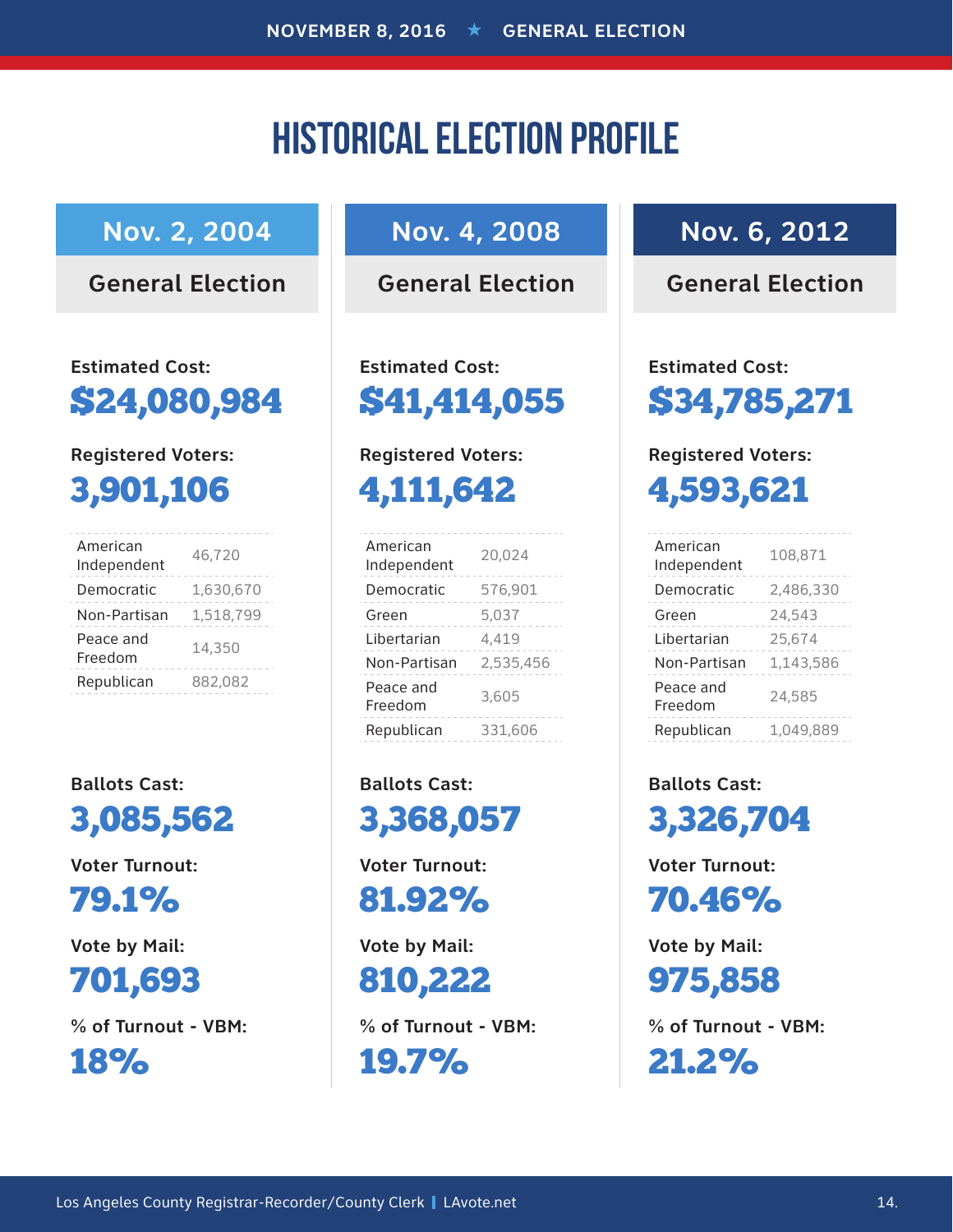### BALLOTS PROCESSING TREND

Graph showing the statistical information on the rate of ballot tabulation from previous **2012 General Election**.



| <b>Time</b> | <b>Precincts Reporting</b> | <b>Ballots Processed</b> |
|-------------|----------------------------|--------------------------|
| 9:50pm      | 0.40%                      | 454,140                  |
| 11:00pm     | 14.74%                     | 731,269                  |
| 11:20pm     | 20.39%                     | 845,519                  |
| 11:40pm     | 33.63%                     | 962,839                  |
| 12:20am     | 42.92%                     | 1,151,581                |
| 1:20am      | 52.17%                     | 1,346,364                |
| 2:00am      | 60.42%                     | 1,521,106                |
| 2:40am      | 70.10%                     | 1,734,482                |
| 3:41am      | 83.88%                     | 2,031,668                |
| 4:21am      | 94.61%                     | 2,256,490                |
| 5:23am      | 100%                       | 2,368,283                |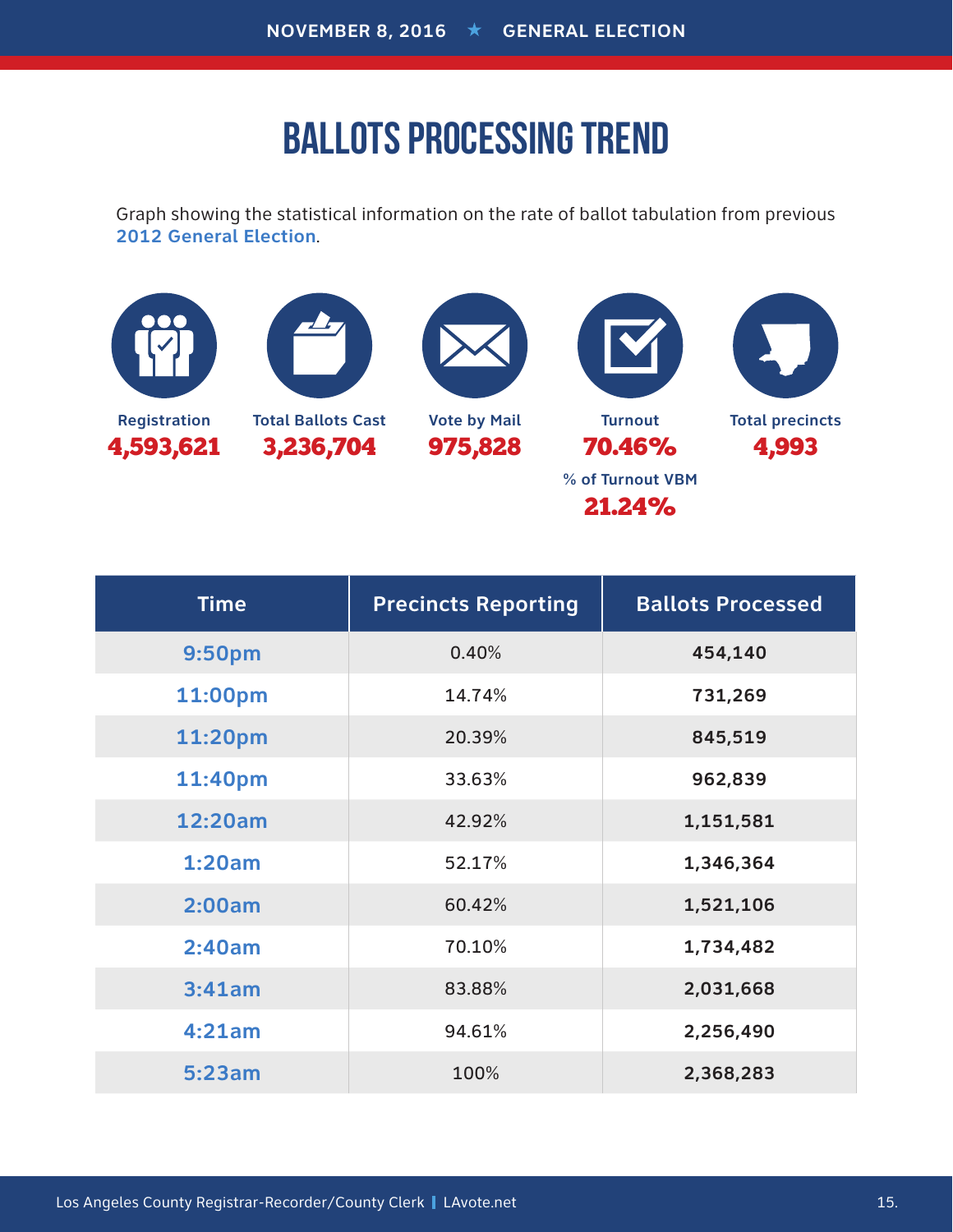## MEDIA & COMMUNICATIONS



#### **Election Night Results and Information**

Election Night results are available at **LAvote.net**. The first press bulletin with initial Vote by Mail ballot results will be issued at approximately 8:15 p.m. Results will be updated on the website on a flow basis as ballots are received, processed and tabulated.



#### **Interview & Filming Requests**

Please contact the Media and Communications section at **(562) 462-2648** or **mediainfo@rrcc.lacounty.gov** for interview and filming arrangements. This must be done before arriving to RR/CC headquarters or polling places.

Election Day is an exciting time for everyone! Reporters, broadcast journalists and various media representatives frequently request to visit the polls to take photos and videos of voting activity with advanced consent. All types of media outlets are welcome to cover a polling place with prior arrangements through the RR/CC's Media and Communications Section.



#### **Media Can Take Photos and Videos of:**

- The exterior of voting booths.
- Voters and/or Pollworkers with their permission. Reporters and journalists are allowed to conduct exit polls, but must have permission from the voter and must be a minimum of 25 feet away from the door of the Polling Place.
- Precinct ballot readers in operation, as long as votes are not visible.
- Pollworkers, Sheriff's Deputies and other County employees processing and/or transporting the ballots in bags, carts and government vehicles.



#### **Media Cannot Take Photos and Videos of:**

- The inside of ballot booths while voters are occupying the booth.
- Voted ballots before they are deposited inside the Ballot Box (this violates voters' privacy).
- Anything that will obstruct or disrupt the voting process. For example, a camera blocking a voter from entering the Polling Place or flash photography.

#### **Important Notice:**

Activities construed as Electioneering\* are prohibited within 100 feet of the Polling Place.

*\*Electioneering: The practice of working actively to secure votes for a candidate in an election.*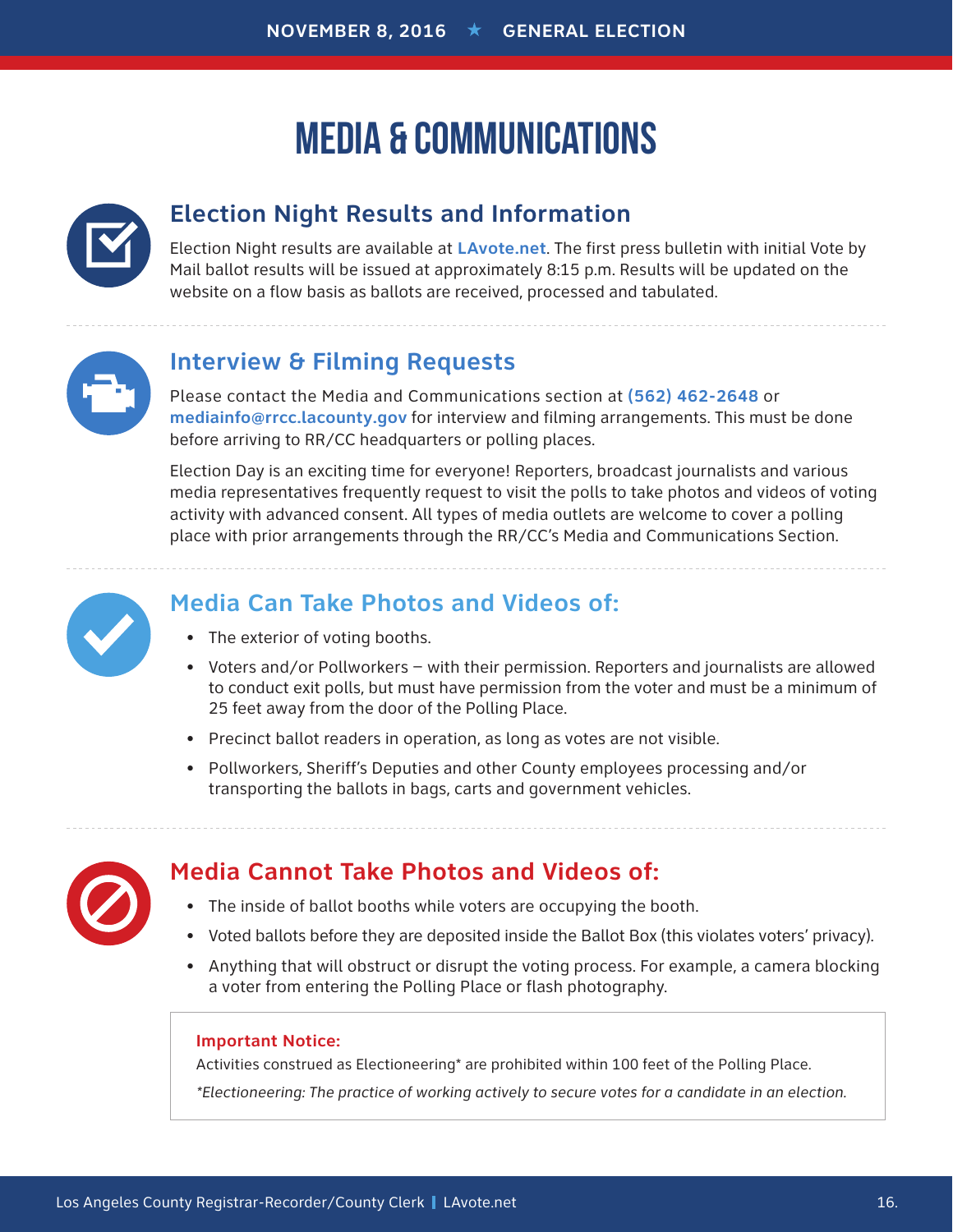### TRANSPORTING BALLOTS FOR TABULATION



On Election Night, ballots from all voting precincts are brought to the Registrar-Recorder/ County Clerk's (RR/CC) headquarters in Norwalk for tabulation.

After the polls close at 8 p.m., pollworkers will secure the voted ballots in sealed ballot boxes and account for unused ballots. Pollworkers will also separately package Vote by Mail ballots that were dropped off at the polls and provisional ballots. All materials and quantities are accounted for in the Official Ballot Statement. Then pollworkers transport ballots and supplies to designated Check-In Centers located throughout the County.

Sheriff Deputies transport the voted ballots from the Check-In Centers by car, helicopter or boat to Norwalk. Ballots come in from as far away as Lancaster, Palmdale and Catalina Island.

Between 10:30 – 11:30 p.m. a large number of ballots begin to arrive at the RR/CC HQ.

Prior to tabulation, all ballots must be checked in, removed from boxes, inspected and prepared for counting.

Ballots are moved to the tabulation center in a continuous flow. There, operators load the ballot cards onto card readers.

There are 18 counting stations, each with two card readers, for a total of 36 card readers.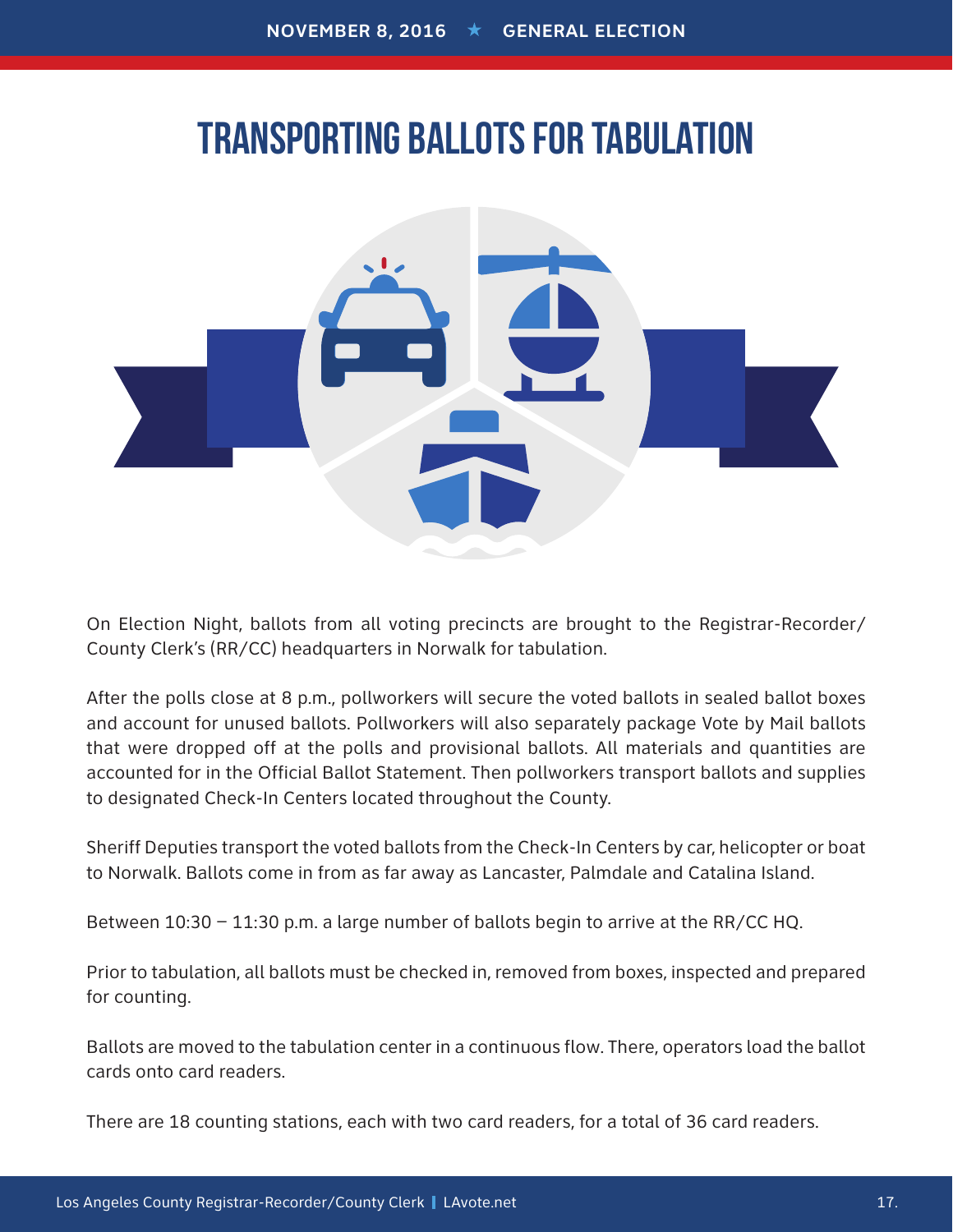### CANVASS: FINALIZING THE VOTE

#### **Election Night**

After polling places close at 8:00 p.m. on Election Day, all voted ballots are sealed, secured and transported by Sheriff's deputies to be centrally tabulated at the RR/CC headquarters: 12400 Imperial Hwy., Room 3002, Norwalk, CA 90650. Election Night counts include ballots at the polling places as well as Vote by Mail ballots received and processed up until Monday before Election Day.

#### **Finalizing the Official Vote Tally (Canvass)**

Counting votes does not end on Election Night. The RR/CC makes sure all ballots cast are counted. After Election Night there are tens of thousands of ballots that need to be counted, including Vote by Mail ballots received on Election Day, provisional ballots, write-in ballots, and damaged ballots. These ballots are counted during the 30-day period known as the Official Election Canvass. Provisional ballots require additional review to verify voters are eligible to vote and write-in ballots were cast for qualified candidates.

California state law requires the RR/CC to complete and certify the results within 30 days. This provision of the law recognizes the complexity of completing the ballot count and conducting a thorough audit of the election results to ensure accuracy.

The RR/CC realizes it is difficult for candidates/campaigns involved in close contests to wait for results of the election. The legally mandated processes described above are utilized to guarantee that every vote is counted and included in the official final election returns.

#### **Auditing the Election Results**

By law, a random sample of ballots from every election must be manually tallied to verify Election Night machine counts. A minimum of all ballots cast in one percent (1%) of the precincts is included in this process, which is known as the 1% Manual Tally Audit. The 1% Manual Tally Audit is open to the public. (E.C. 15360)

**Public Observation**

Every citizen has the right to observe the Official Election Canvass process. Candidates and the public are invited to observe the ballot counting and auditing process by joining the Election Observer Program. The program is part of Los Angeles County's commitment to conducting open and transparent elections. Election observers have the opportunity to observe the logic and accuracy testing of the election systems equipment, Vote by Mail ballot processing, Election Day activities at polling places and Check-In Centers, tally center operations and post-election processing. To learn more, the Election Observer Panel Plan is available online at **LAvote.net**.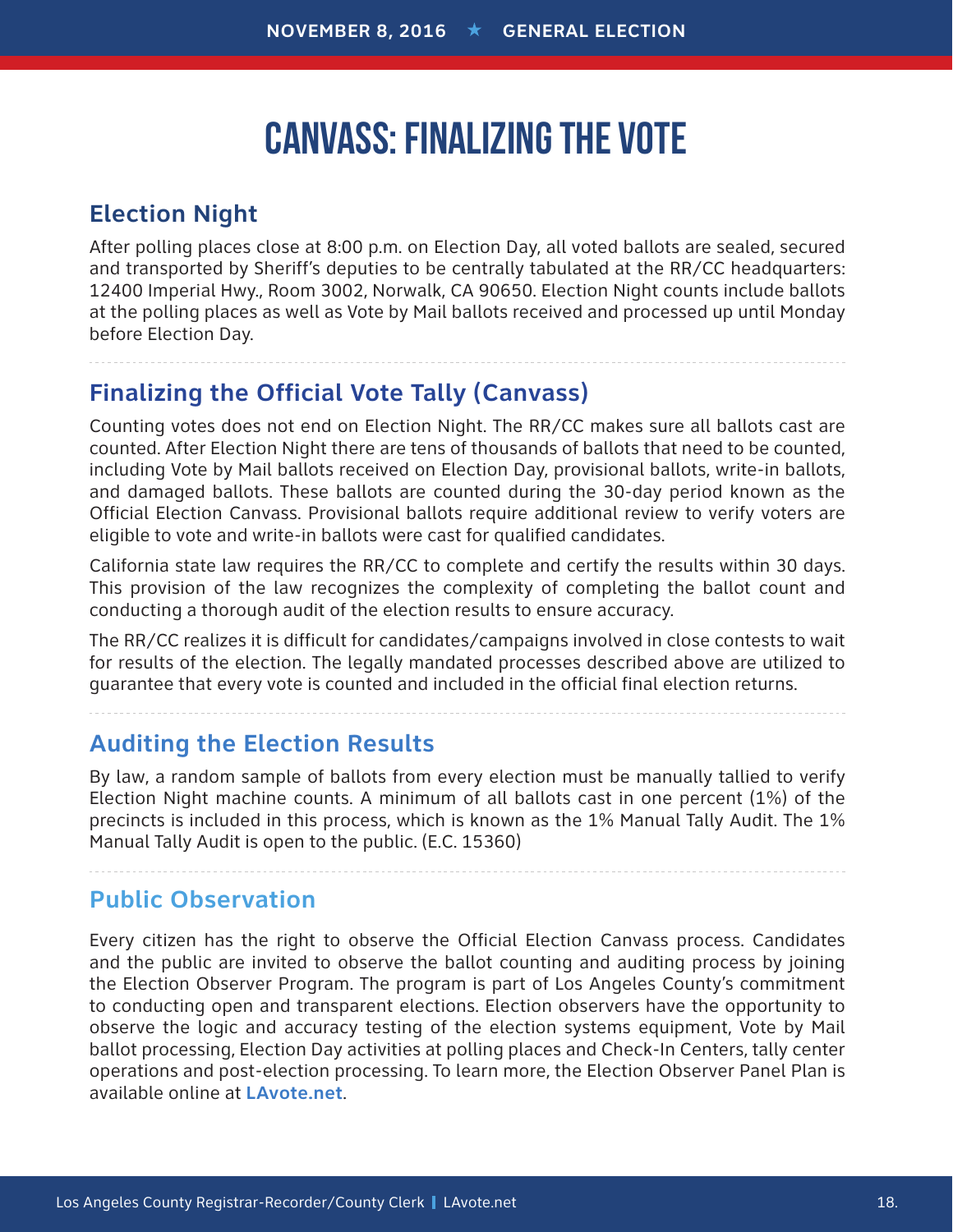## ELECTION CANVASS SCHEDULE

### **Ballot Counting Updates**

Outstanding ballot counting takes place throughout the canvass period.

| <b>NOV</b><br>11              | 1PM<br><b>First Ballot</b><br><b>Counting Update</b>   | <b>NOV</b><br>25           | <b>1 PM</b><br><b>Fifth Ballot</b><br><b>Counting Update</b>                     |
|-------------------------------|--------------------------------------------------------|----------------------------|----------------------------------------------------------------------------------|
| <b>NOV</b><br>15              | 1 PM<br><b>Second Ballot</b><br><b>Counting Update</b> | <b>NOV</b><br>28           | 1 PM<br><b>Sixth Ballot</b><br><b>Counting Update</b>                            |
| <b>NOV</b><br>18              | 1 PM<br><b>Third Ballot</b><br><b>Counting Update</b>  | <b>NOV</b><br><b>B{0</b>   | <b>1 PM</b><br><b>Seventh Ballot</b><br><b>Counting Update</b><br>(If necessary) |
| <b>NOV</b>                    | 1 PM<br><b>Fourth Ballot</b><br><b>Counting Update</b> | <b>DEC</b><br>$\mathbf{2}$ | <b>10 AM</b><br><b>Eighth Ballot</b><br><b>Counting Update</b><br>(If necessary) |
| $\mathbf{r}$ and $\mathbf{r}$ | Ballot counting starts at 1PM.                         |                            |                                                                                  |

#### **Key Dates**



**The Official Canvass begins**



**The RR/CC is tentatively scheduled to certify election results**



**The Board of Supervisors is tentatively scheduled to declare the election results official**